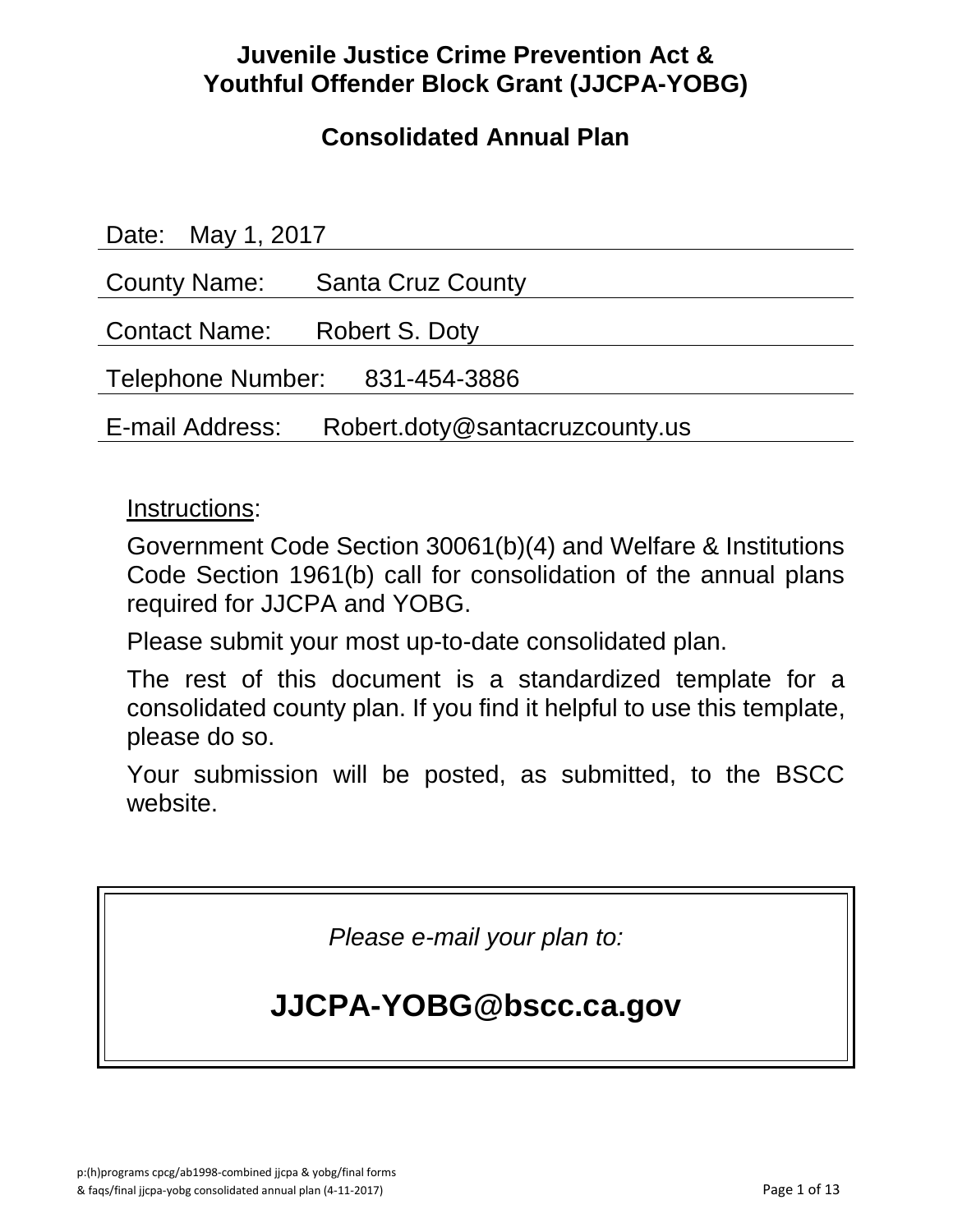# **Juvenile Justice Plan**

Part I. Countywide Service Needs, Priorities and Strategy

- A. Assessment of Existing Services
- B. Identifying and Prioritizing Focus Areas
- C. Juvenile Justice Action Strategy

Part II. Juvenile Justice Crime Prevention Act (JJCPA)

- A. Information Sharing and Data Collection
- B. Funded Programs, Strategies and/or System Enhancements

Part III. Youthful Offender Block Grant (YOBG)

- A. Strategy for Non-707(b) Offenders
- B. Regional Agreements
- C. Funded Programs, Placements, Services, Strategies and/or System **Enhancements**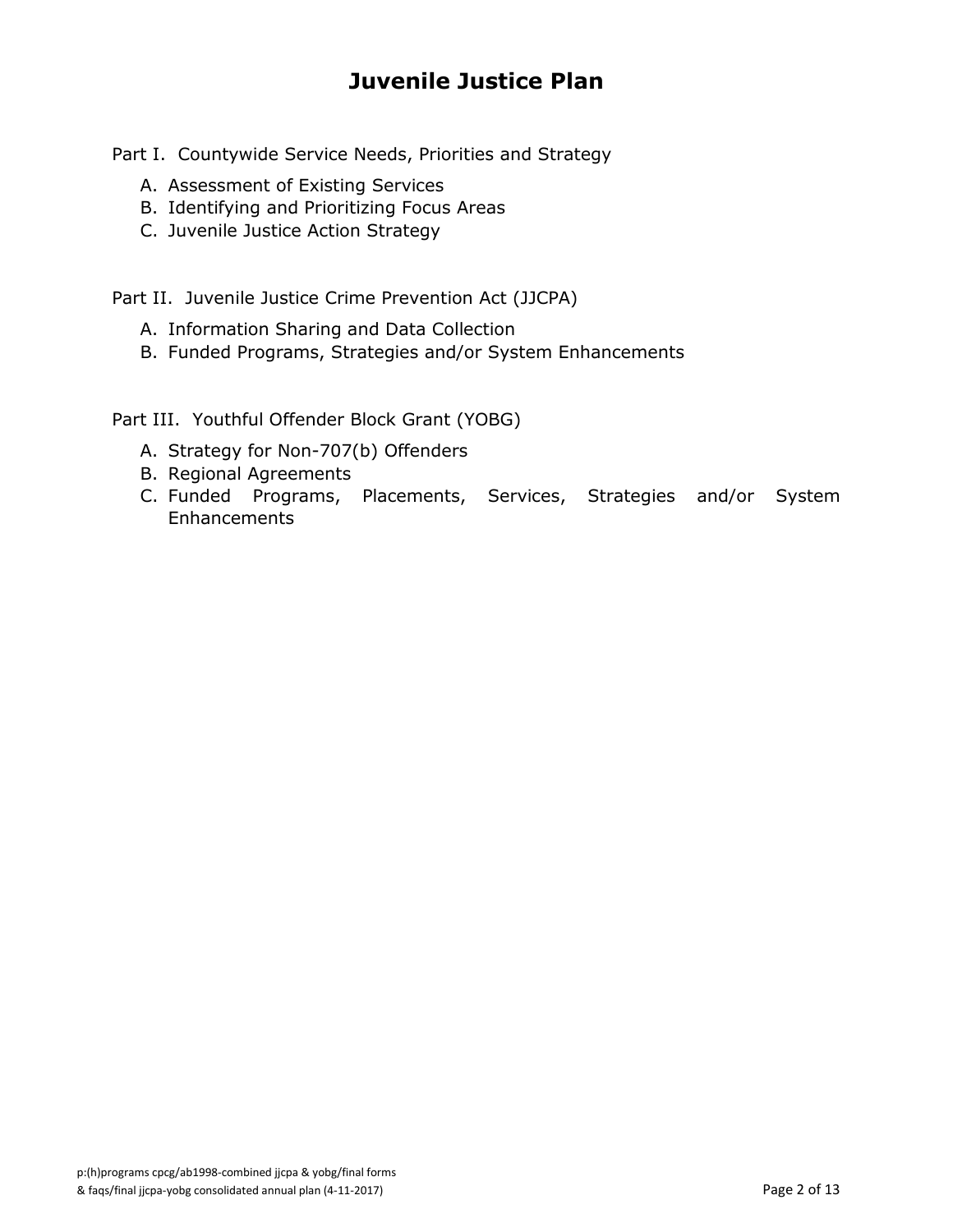#### **Part I. Service Needs, Priorities & Strategy**

*Authority: Government Code Section 30061(b)(4)(A) The multiagency juvenile justice plan shall include, but not be limited to, all of the following components:*

*(i) An assessment of existing law enforcement, probation, education, mental health, health, social services, drug and alcohol, and youth services resources that specifically target at-risk juveniles, juvenile offenders, and their families.*

*(ii) An identification and prioritization of the neighborhoods, schools, and other areas in the community that face a significant public safety risk from juvenile crime, such as gang activity, daylight burglary, late-night robbery, vandalism, truancy, controlled substances sales, firearm-related violence, and juvenile substance abuse and alcohol use.*

*(iii) A local juvenile justice action strategy that provides for a continuum of responses to juvenile crime and delinquency and demonstrates a collaborative and integrated approach for implementing a system of swift, certain, and graduated responses for at-risk youth and juvenile offenders.*

*Government Code Section 30061(b)(4)(B)(ii) Collaborate and integrate services of all the resources set forth in clause (i) of subparagraph (A), to the extent appropriate.*

#### **A. Assessment of Existing Services**

Include here an assessment of existing law enforcement, probation, education, mental health, health, social services, drug and alcohol, and youth services resources that specifically target at-risk juveniles, juvenile offenders, and their families.

The types of agencies listed above work in conjunction with juvenile probation in Santa Cruz County. There are strong partnerships with many county agencies including Children's Mental Health and Family and Children's Services, and the same can be said with community based organizations who participate with probation in a variety of ways such as participating on a number of grant funded efforts and also different task forces that focus on juvenile justice issues. Probation also works closely with law enforcement and share representation on different task forces and initiatives.

Describe what approach will be used to facilitate collaboration amongst the organizations listed above and support the integration of services.

Collaboration is a component of the Juvenile Justice System in Santa Cruz County as many different agencies and organizations have bought into and participate in on a regular basis. There are a number of examples in our county in which many organizations have come together to work on different initiatives for the purpose of improving services offered to youth and families. One example is the Youth Violence Prevention Task Force which has representatives from the following agencies: Applied Survey Research, Children's Mental Health, Community Action Board, Community Bridges, Conflict Resolution Center, County Office of Education,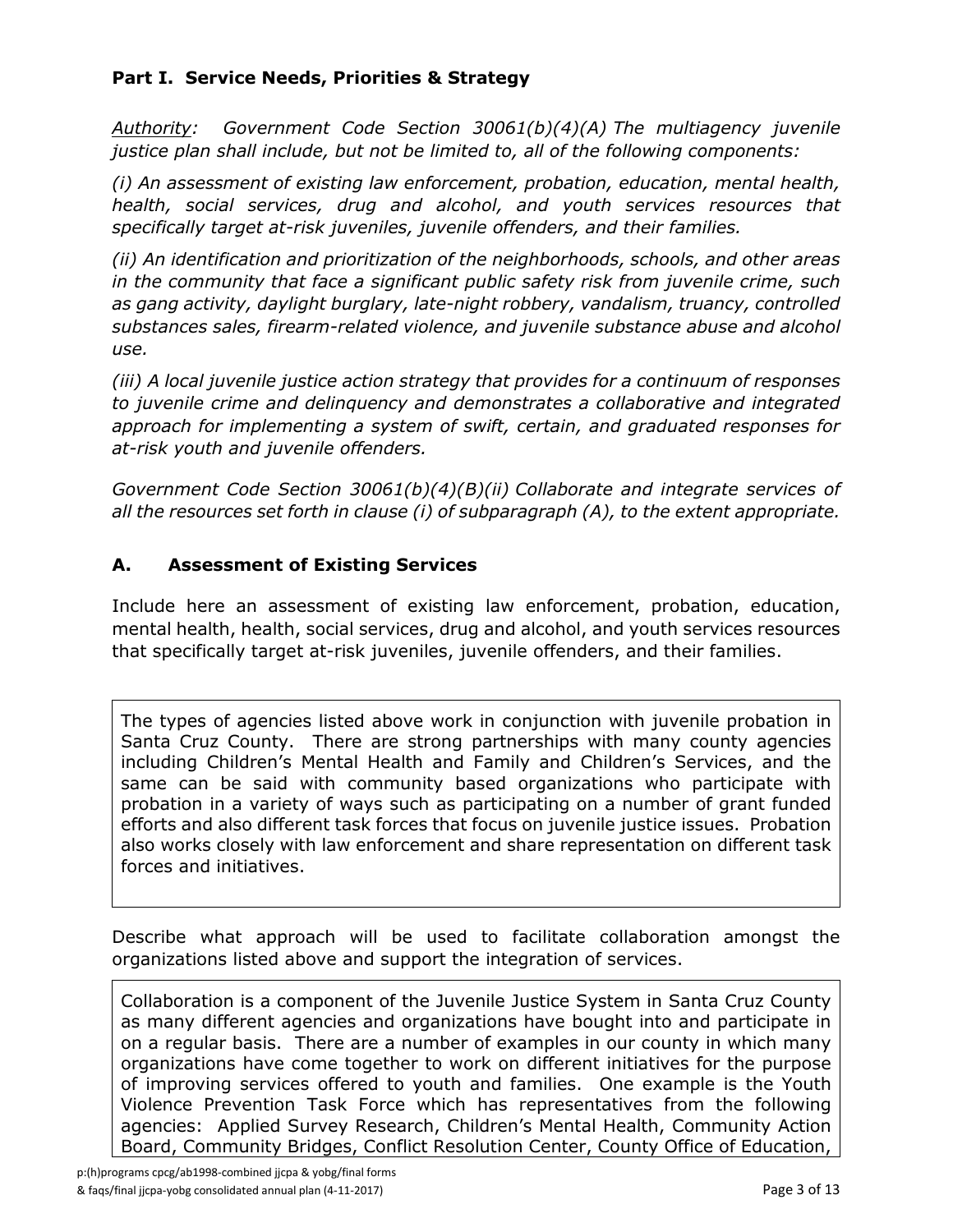Human Services Division, Pajaro Valley Prevention Student Assistance and the United Way.

### **B. Identifying and Prioritizing Focus Areas**

Identify and prioritize the neighborhoods, schools, and other areas of the county that face the most significant public safety risk from juvenile crime.

There are many neighborhoods in Santa Cruz County that have significant public risk. In Watsonville, South Santa Cruz County, the population is 53,111 and the majority is Latino. Watsonville Police report approximately 700 documented gang members, of the 700 approximately 250 are juveniles. There are several neighborhoods in Watsonville where the many juveniles have been arrested and the public may feel unsafe as the question suggests.

There are several schools in Pajaro Valley Unified School District (PVUSD) that are targeted by gang members for recruitment of youth. These schools are in neighborhood where gangs are prevalent, very active and violent, recruiting youth into gangs, selling drugs and intimidating other youth. These schools include; Watsonville High School, EA Hall Middle School, Rolling Hills Middle School, Pajaro Middle School, Radcliff Elementary School and Freedom Elementary School.

The Santa Cruz County Office of Education Alternative Education (Court and Community Schools) are the alternative placement to Pajaro Valley Unified School District. Many of these students are involved in diversion programs or the juvenile justice system. These and other students have to walk to school (transportation is not provided) and they report feeling unsafe crossing "gang" neighborhood or PVUSD schools where gang are actively recruiting or intimidating youth.

### **C. Juvenile Justice Action Strategy**

Describe your county's juvenile justice action strategy. Include an explanation of your county's continuum of responses to juvenile crime and delinquency as well as a description of the approach used to ensure a collaborative and integrated approach for implementing a system of swift, certain, and graduated responses for at-risk youth and juvenile offenders.

The Santa Cruz County Probation Department, Juvenile Probation Division, is responsible for the intake, investigation, pre and post adjudication services which include alternatives to detention programs and community supervision, out-ofhome placement, and prevention of out of home placement for juveniles referred to the Probation Department. The Juvenile Division incorporates a system of care model that consists of six essential values when working with juveniles and their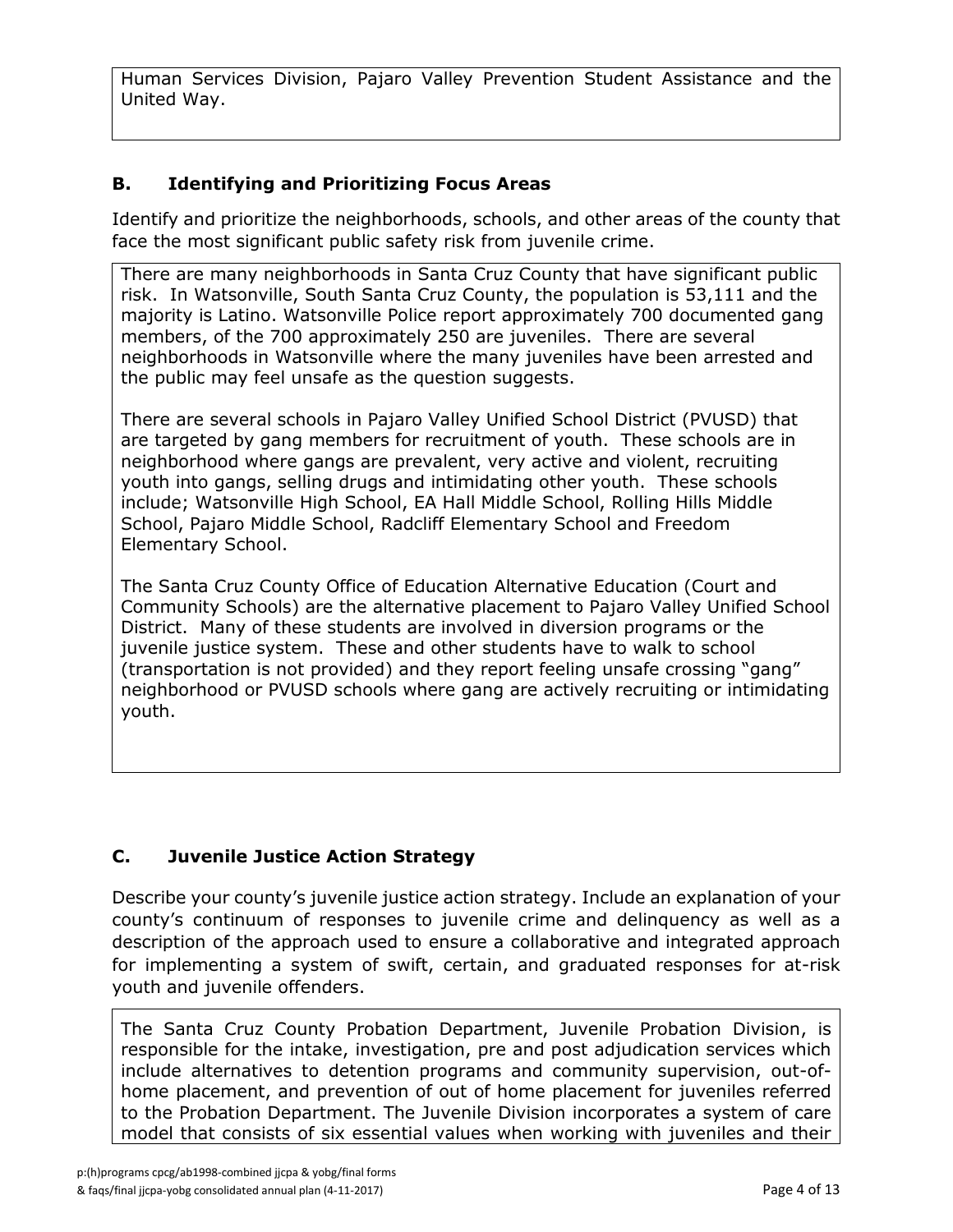families. The six values are family preservation, interagency collaboration, utilizing the least restrictive setting, family involvement, natural setting and cultural competency

The Juvenile Division is committed to ensuring public safety through the reduction of recidivism by increasing the life skills and competencies of the youth and families we serve. The Juvenile Division accomplishes this by adhering to the Principles of Risk, Need and Responsivity which focuses on key supervision strategies including evidenced based supervision, family engagement, decreasing criminogenic risk factors, increasing protective factors, utilizing alternatives to detention, and providing services/interventions and programs that increase critical thinking skills. Probation has strategically and successfully partnered with community stakeholders to support the Juvenile Divisions efforts to provide comprehensive and culturally responsive supervision and services that the court, court partners, and community rely on to enhance community safety.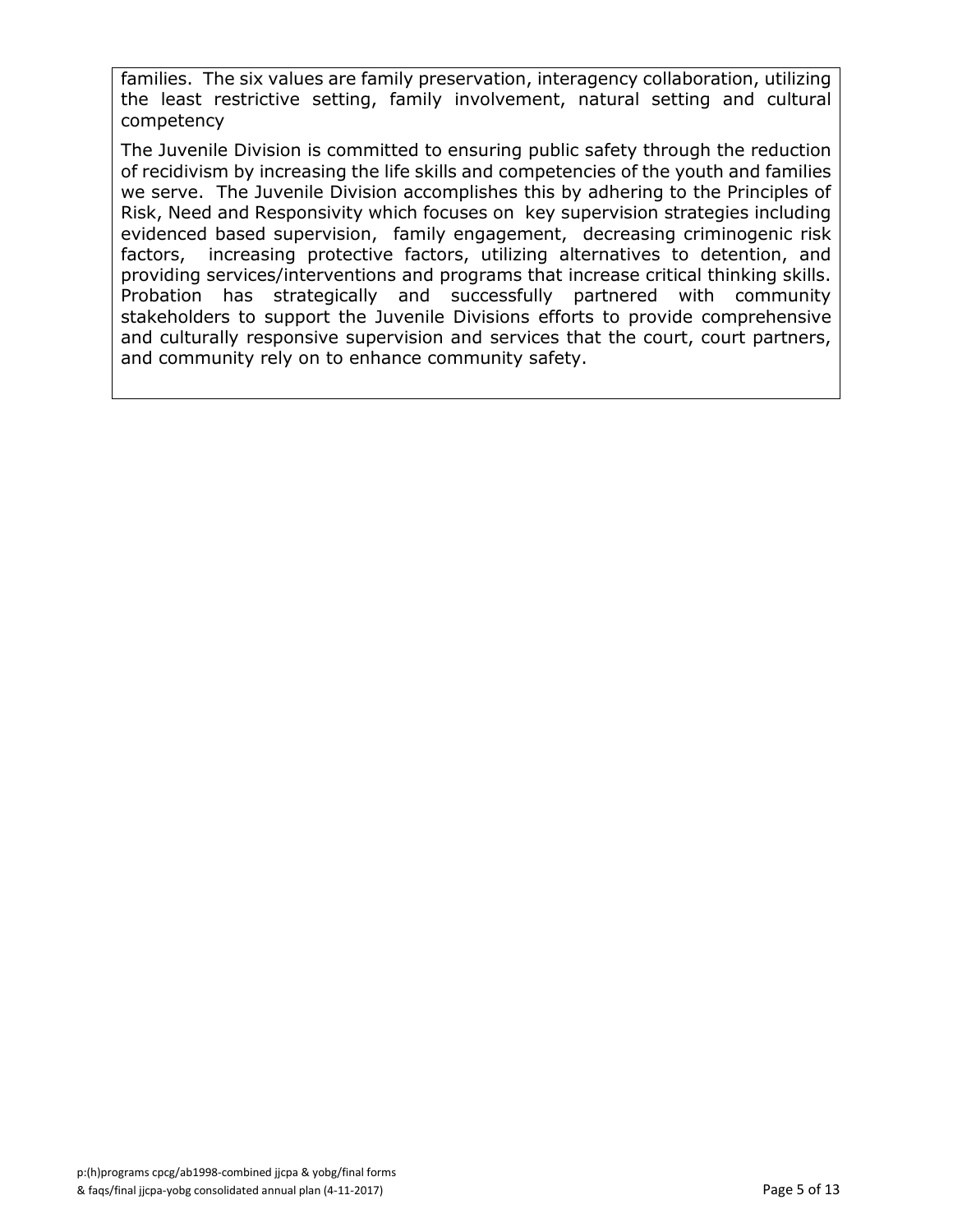#### **Part II. Juvenile Justice Crime Prevention Act (JJCPA)**

*Authority: Government Code Section 30061(b)(4)(B) Programs, strategies, and system enhancements proposed to be funded under this chapter shall satisfy all of the following requirements:*

*(i) Be based on programs and approaches that have been demonstrated to be effective in reducing delinquency and addressing juvenile crime for any elements of response to juvenile crime and delinquency, including prevention, intervention, suppression, and incapacitation.*

*(iii) – Employ information sharing systems to ensure that county actions are fully coordinated, and designed to provide data for measuring the success of juvenile justice programs and strategies."*

*Government Code Section 30061(b)(4)(A) The multiagency juvenile justice plan shall include, but not be limited to, all of the following components:*

*(iv) A description of the programs, strategies, or system enhancements that are proposed to be funded pursuant to this subparagraph.*

#### **A. Information Sharing and Data**

Describe your information systems and their ability to facilitate the sharing of data across agencies within your county. Describe the data obtained through these systems and how those data are used to measure the success of juvenile justice programs and strategies.

The Santa Cruz County Probation Department, Juvenile Division, relies extensively on a case management system, AutoMon's Caseload Explorer, which is used for a number of case management functions. The information system requires regular trainings for staff to remain current on updates and also allows for our staff to suggest functionality options to be built into the system as needed.

An overview from the AutoMon is as follows: Caseload Explorer helps efficiently track and manage Juvenile Offenders while adhering to jurisdictional security and judicial mandates. Caseload Explorer stores demographic and personal information such as gender, DOB, address and phone, as well as information related to their offense such as charge type, restrictions and conditions. Caseload Explorer also tracks Active Referrals or Case file(s), as well as the assigned Supervisor and/or Caseworker. If the Juvenile is placed into a juvenile facility, Caseload Explorer allows caseworkers to easily manage intake with a customizable intake/release workflow, providing the functionality to track appointments and release information, manage property, record behavioral habits, and access events and disciplinary action.

#### **B. Funded Programs, Strategies and/or System Enhancements**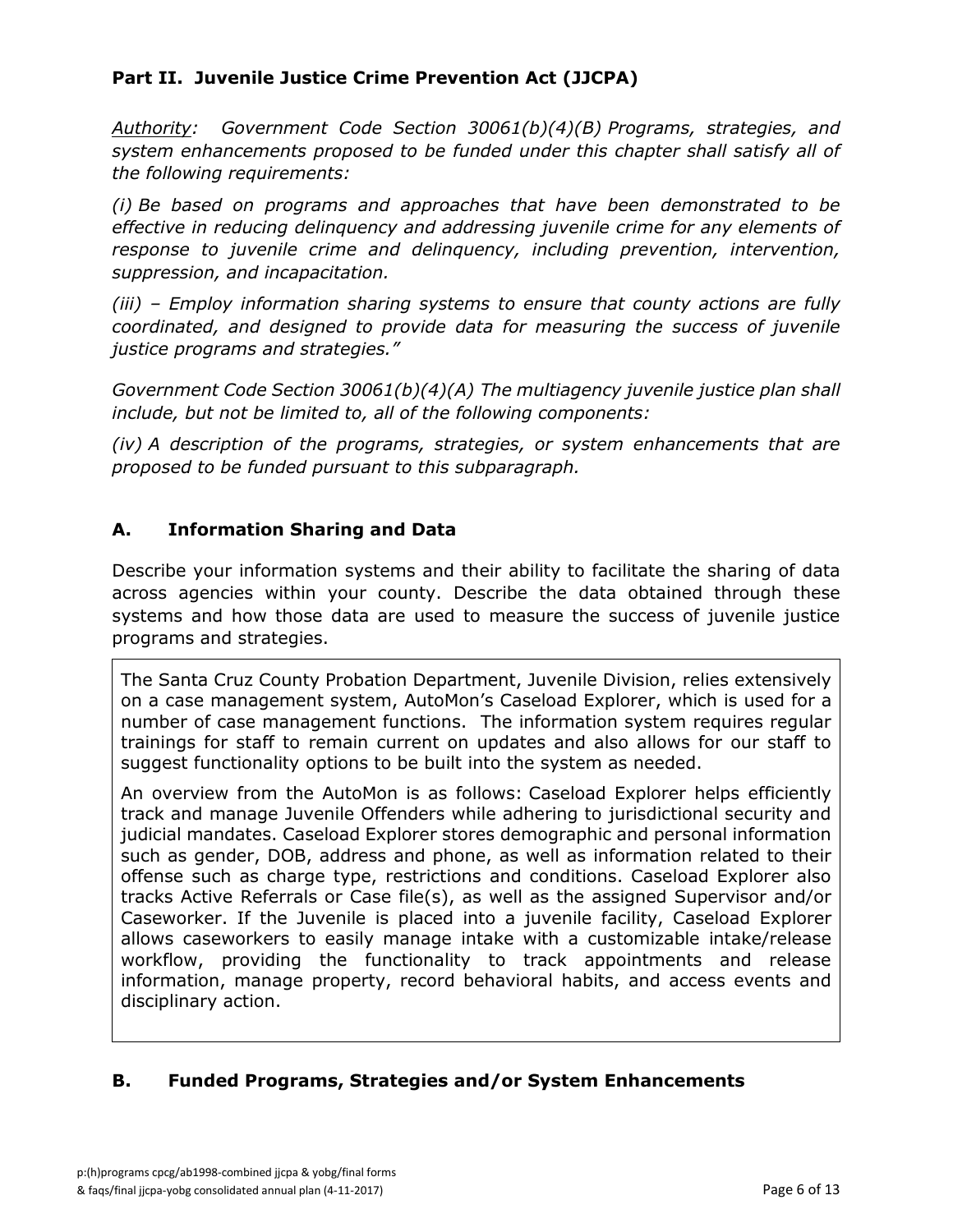Using the template on the next page, describe each program, strategy and/or system enhancement that will be supported with funding from JJPCA, identifying anything that is co-funded with Youthful Offender Block Grant (YOBG) moneys.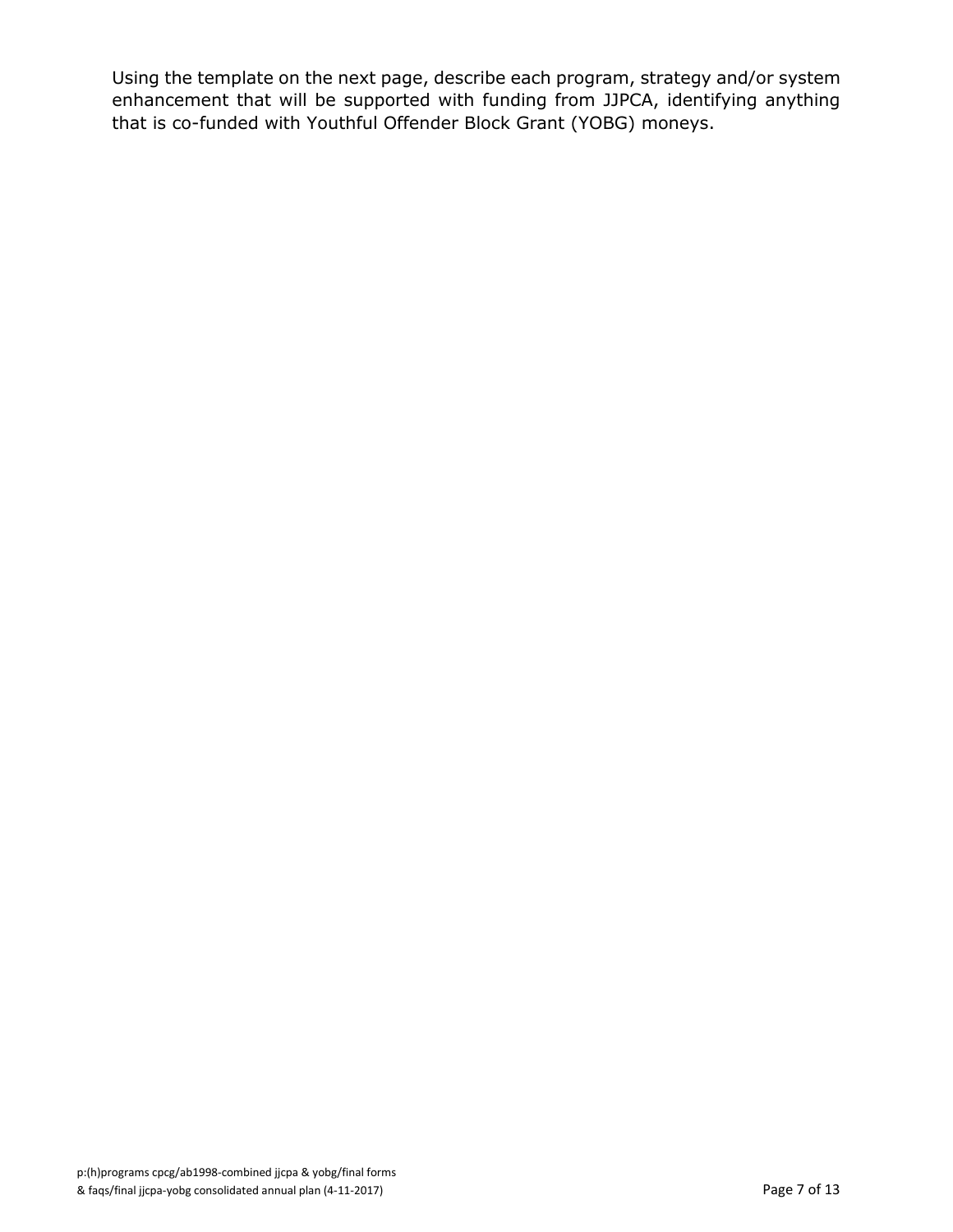# **JJCPA Funded Program, Strategy and/or System Enhancement**

*This template should be copied as many times as needed to capture every program, strategy and system enhancement you plan to fund next year.*

#### *Program Name:*

Luna Evening Center (LEC) – Specific programs included within the programming at the LEC are: Barrios Unidos and Alcance Weekend Work Program.

Additionally, JJCPA also funds the Live Oak Resource Center and Mountain Community Resource programs.

#### **Evidence Upon Which It Is Based:**

Luna Evening Center - Promoting prosocial behavior, building accountability, diversion/restorative justice.

Barrios Unidos – CBT, gang dissidence, violence prevention, life skills.

Alcance Weekend Work Program – Community engagement, work readiness, prosocial behaviors and relationships.

Live Oak Resource Center – Pro-social behavior, accountability and restorative justice.

Mountain Community Resources – Pro-social behavior, accountability and restorative justice.

#### *Description:*

Luna Evening Center: A partnership with Probation, Mental Health and Alcance. The program helps provide additional support to probation-involved youth that are struggling with substance use/abuse and other high-risk behaviors. The Evening Center provides a structured after-school environment where youth can examine the thoughts and feelings that affect their behavior and learn skills to make the best choices possible. It is a short-term immediate intervention designed to maintain youth in their home and in their community.

Barrios Unidos: In collaboration with [Encompass Youth Services,](http://www.encompasscs.org/youth-services/youth-services) provides mental health services and counseling. This program is bilingual, culturally sensitive, and personalized to meet the individual needs of youth and to enhance strengths and assets of each family. We provide individual, group and family counseling for youth and families facing the challenges that arise in the process of growing up. Participating in counseling improves family, peer and community relationships, increases self-confidence and school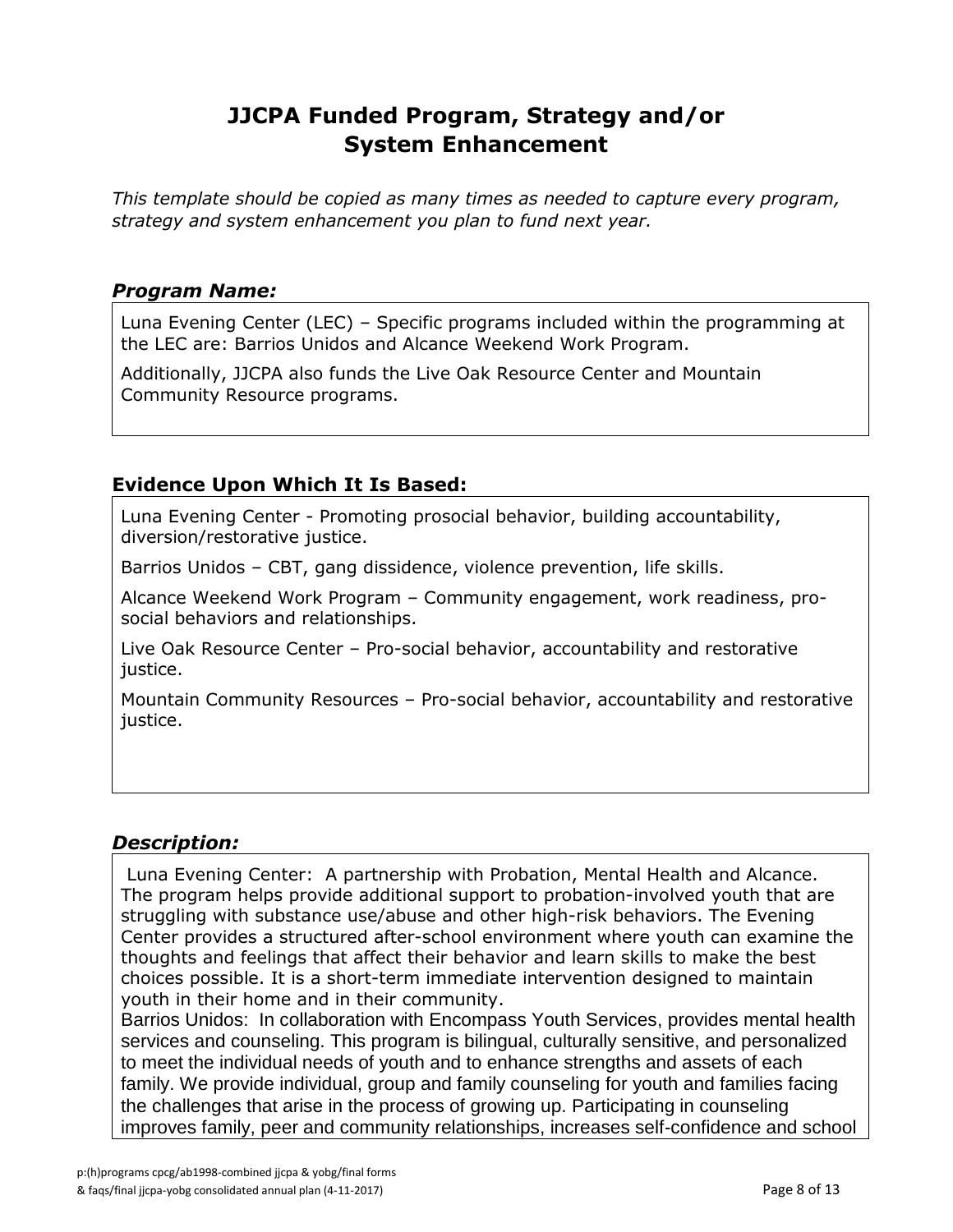performance, and reduces drug and alcohol use. Counselors schedule regular 50 min appointments usually on a weekly basis.

Alcance Weekend Work Program - The mission of Alcance is to provide youth and adults with employment services, work skills development and community engagement. We honor and serve those who are under-resourced, at-risk or involved in the justice system. The Alcance program offers opportunities for low-income youth and adult to improve their quality of life and to reach their full potential through employment services, leadership development and meaningful community engagement.

Live Oak Resource Center: Aim to improve the quality of life and strengthen families while promoting a healthy and safe community. Much of their work is "Front End" work with families who have not entered the criminal justice system. They are strength based and set goals with their families. They also serve youth and families outside of Live Oak. Some of their services include:

-Parent Education

-Counseling (Group and one on one)

- -Health Care Access
- -Live Oak Summer Sports League (FREE)
- -Youth Mentoring
- -Tutoring
- -Resume assistance
- -Neighborhood/Community Events
- -"Roots and Wings" Program (Foster Parents Support Services)
- -Community Service Option

Mountain Community Resource Center: -Parent Education- We offer group classes and one-on-one sessions, helping parents address a wide range of topics including preventing tantrums, traveling in the car, managing chores, the power of self-esteem, and more. Classes are available in English and Spanish.

- Teen Program: Support for probation-assigned youth and their families in San Lorenzo Valley and Scotts Valley communities, including case management, community outreach, coordination of court mandates and more. Our afterschool program for middle and high school students is Tues. & Wed. from 2:30 to 4:30pm.

-Community Advocacy- Bi-lingual short and long-term advocacy, helping our community access resources and set goals to address issues of housing, employment, healthcare, education, substance abuse, domestic violence prevention, childcare and more. -Food Distribution- Fresh, local organic produce, protein-rich foods, whole grains and more are available to the community every Thursday from 11am to 12pm.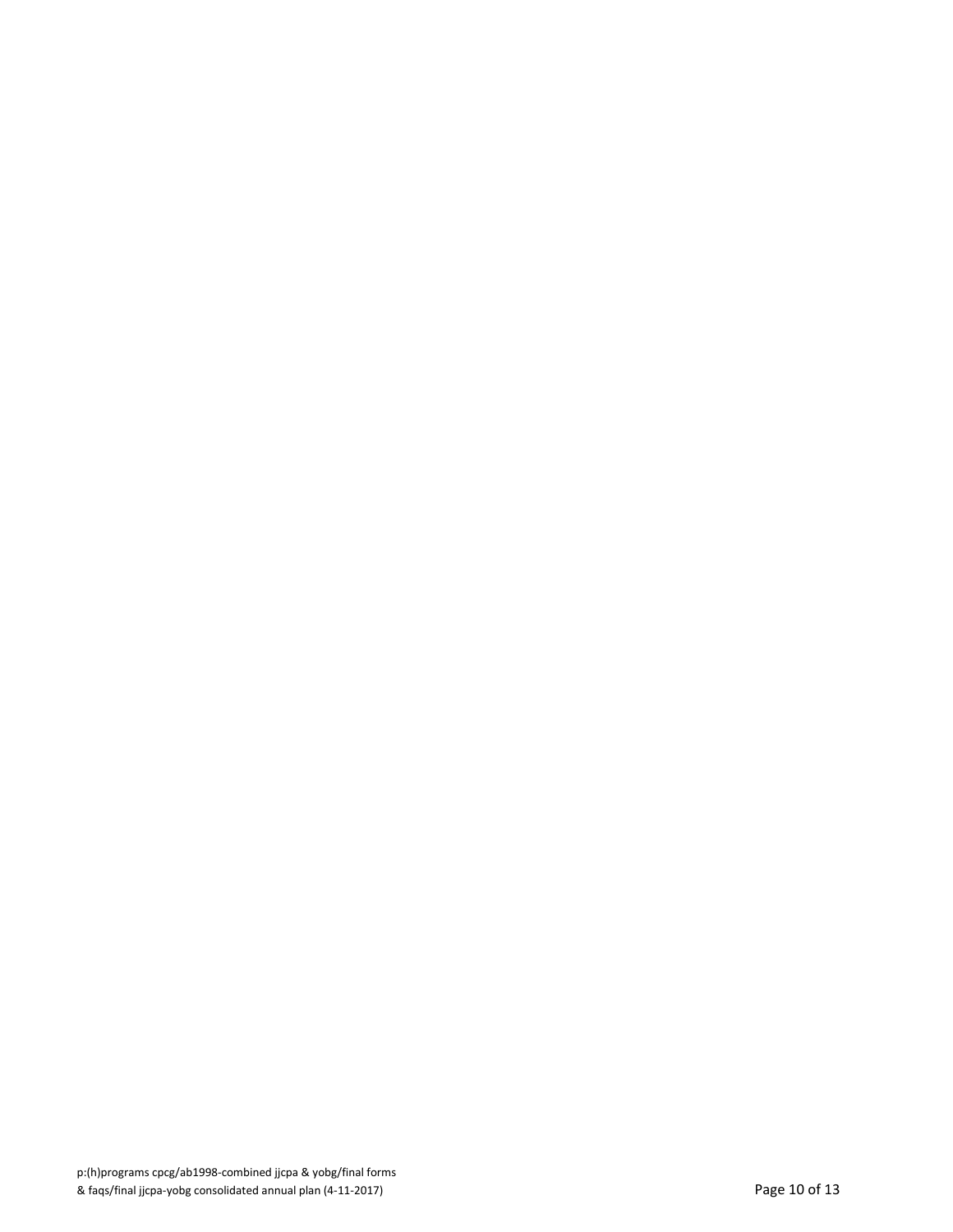### **Part III. Youthful Offender Block Grant (YOBG)**

*Authority: Welfare & Institutions Code Section 1961(a) – On or before May 1 of each year, each county shall prepare and submit to the Board of State and Community Corrections a Juvenile Justice Development Plan on its proposed programs, strategies, and system enhancements for the next fiscal year from the Youthful Offender Block Grant Fund described in Section 1951. The plan shall include all of the following:*

*(1) A description of the programs, placements, services, strategies, and system enhancements to be funded by the block grant allocation pursuant to this chapter, including, but not limited to, the programs, tools, and strategies outlined in Section 1960.*

*(2) A description of how the plan relates to or supports the county's overall strategy for dealing with youthful offenders who have not committed an offense described in subdivision (b) of Section 707, and who are no longer eligible for commitment to the Division of Juvenile Facilities under Section 733 as of September 1, 2007.*

*(3) A description of any regional agreements or arrangements to be supported by the block grant allocation pursuant to this chapter.*

*(4) A description of how the programs, placements, services, or strategies identified in the plan coordinate with multiagency juvenile justice plans and programs under paragraph (4) of subdivision (b) of Section 30061 of the Government Code.*

### **A. Strategy for Non-707(b) Offenders**

Describe your county's overall strategy for dealing with non-707(b) youthful offenders who are not eligible for commitment to the Division of Juvenile Justice. Explain how this Plan relates to or supports that strategy.

In 2016, the focus of the Juvenile Division was on solidifying the use of evidence based practices by implementing Risk Based Supervision and JAIS Assessment and Case Plan as a supervision strategy. By re-assigning caseloads based on risk levels and regularly re-assessing risk levels, the Division is able to focus intensive levels of supervision to youth assessed with moderate and high level risk factors. Additionally, through treatment/intervention matching, the Division ensures dosage is appropriate for the assigned caseloads and does not "net widen" by increasing engagement with youth assessed with lower risk factors.

Placement alternatives will have a greater significance moving forward as a result of the Continuum of Care Reform (CCR) Report that was provided to the state legislature in January of 2015. The report was part of a comprehensive two year effort by California Department of Social Services (CDSS) to outline a process to eliminate group homes as we know them today. Starting in 2017, use of congregate care/foster care placements will decrease dramatically. Instead, youth ordered into placement will be placed in Short-term residential treatment programs (STRTP) with a strong emphasis on mental health services so that the youth can successfully transition back to lower levels of care. Efforts will also focus on increasing placement of youth in local foster homes. Local efforts are underway to respond appropriately to these changes through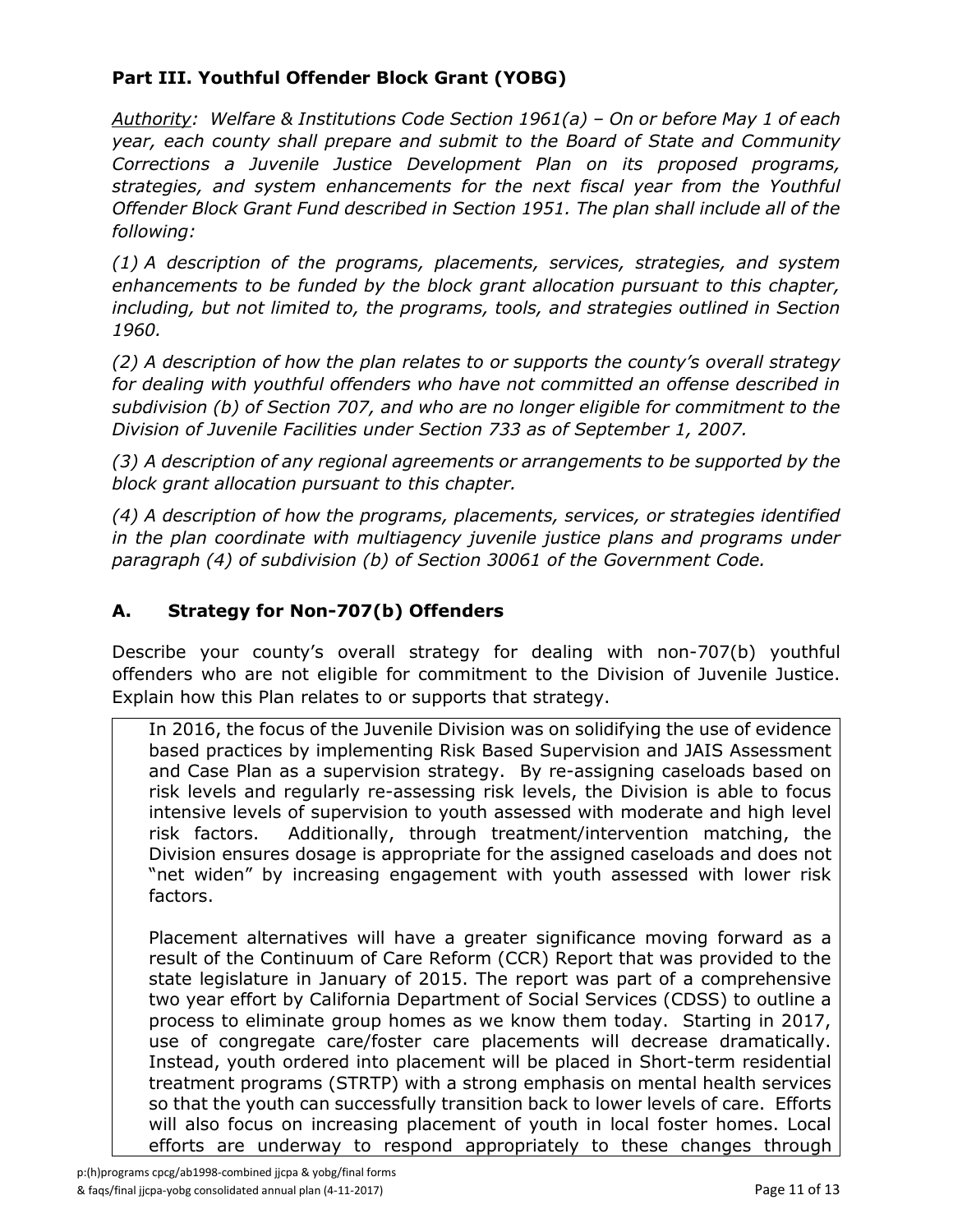cooperation between the Human Services Division (HSD), Probation and Health Service Agency (HSA).

It should be noted that during 2016, the Juvenile Division was very actively involved in a number of meetings with county agencies and community stakeholders. In addition to attending various meetings and working on a variety of workgroups the Probation Department also co-chairs the County CCR Steering Committee with Child and Family Services. Much of the work done in 2016 focused on identifying the changes required by the CCR and becoming more informed on those changes. It is anticipated that 2017 will transition from gathering information and discussing roles and responsibilities to actual CCR implementation. The three main areas to be targeted during the implementation phase will include decreasing long-term use of group homes, expanding capacity of home-based family care, and identifying and meeting children's medical, emotional/behavioral, developmental and educational needs.

In 2016, the Juvenile Division continued to administer the Juvenile Assessment and Intervention System (JAIS) by initiating use of the JAIS Case Plan. In addition to determining a youth's level of risk to reoffend, the JAIS has three goals:

To help probation officers quickly establish appropriate supervision strategies based on youth strengths and needs, anticipated behaviors and attitudes, and the reasons for behaviors and attitudes;

To provide probation officers with effective strategies for dealing with problems behaviors before they escalate into law violations;

To reduce recidivism in the community (which was 12% in 2016).

#### **B. Regional Agreements**

Describe any regional agreements or arrangements to be supported with YOBG funds.

N/A

#### **C. Funded Programs, Placements, Services, Strategies and/or System Enhancements**

Using the template on the next page, describe the programs, placements, services, strategies, and system enhancements to be funded through the YOBG program. Explain how they complement or coordinate with the programs, strategies and system enhancements to be funded through the JJCPA program.